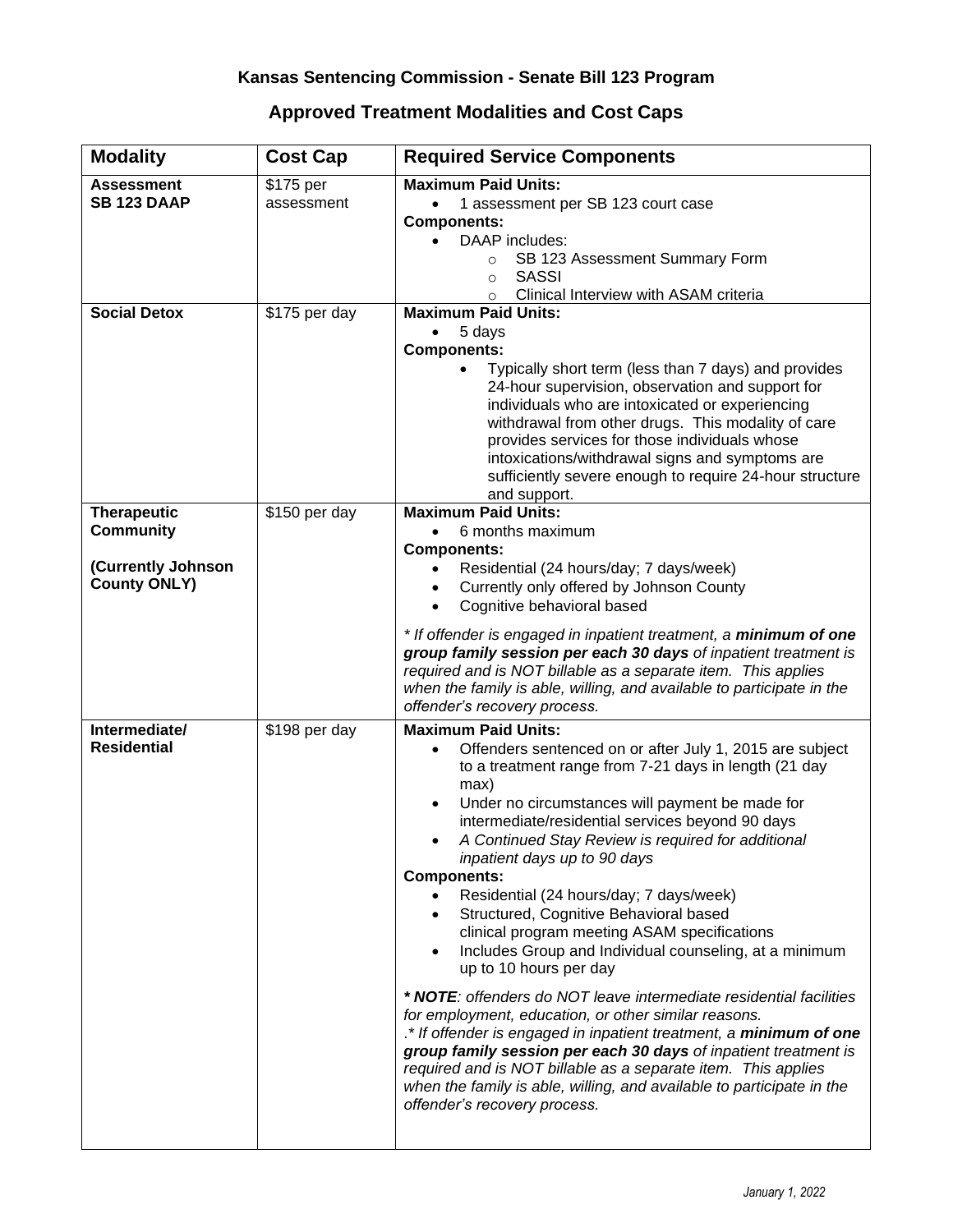| Kansas Sentencing Commission - Senate Bill 123 Program |
|--------------------------------------------------------|
|--------------------------------------------------------|

| <b>Modality</b>             | <b>Cost Cap</b>        | <b>Required Service Components</b>                                                                                                                                                                                                                                                                                                                                                                                                                                                                                                                        |
|-----------------------------|------------------------|-----------------------------------------------------------------------------------------------------------------------------------------------------------------------------------------------------------------------------------------------------------------------------------------------------------------------------------------------------------------------------------------------------------------------------------------------------------------------------------------------------------------------------------------------------------|
| <b>Intensive Outpatient</b> | \$40 per hour          | <b>Maximum Paid Units:</b><br>100 hours<br>$\bullet$<br><b>Components:</b><br>10 (minimum) -15 hours of direct clinical services with a<br>$\bullet$<br>certified counselor per week, to include structured group,<br>individual, and/or family counseling for each individual<br>client<br>Cognitive behavioral based<br>$\bullet$                                                                                                                                                                                                                       |
| <b>Outpatient:</b>          |                        |                                                                                                                                                                                                                                                                                                                                                                                                                                                                                                                                                           |
| <b>Individual</b>           | \$88 per hour          | <b>Maximum Paid Units:</b><br>Up to 3 hours per week with counselor, as needed<br><b>Components:</b><br>Reinforces cognitive behavioral based concepts and tools                                                                                                                                                                                                                                                                                                                                                                                          |
| Group                       | \$34 per hour          | <b>Maximum Paid Units:</b><br>4 (minimum)-8 (maximum) hours of services per week;<br><b>Components:</b><br>Cognitive behavioral based<br>Reinforces cognitive behavioral based concepts and tools                                                                                                                                                                                                                                                                                                                                                         |
| Family                      | \$80 per hour          | <b>Maximum Paid Units:</b><br>1 hour per week<br><b>Components:</b><br>If offender is engaged in inpatient treatment, a minimum<br>of one group family session per each 30 days of inpatient<br>treatment is required and is NOT billable as a separate<br>item. This applies when the family is able, willing, and<br>available to participate in the offender's recovery process.                                                                                                                                                                       |
| <b>Re-integration</b>       | \$126 per day          | <b>Maximum Paid Units:</b><br>60 days maximum<br><b>Components:</b><br>Minimum of 10 hours of structured clinical activity per<br>$\bullet$<br>week – which shall include at a minimum of three hours of<br>scheduled, structured individual, group or family<br>outpatient services.<br>Cognitive behavioral based<br>$\bullet$<br>Offenders are expected to be employed or actively<br>$\bullet$<br>seeking employment during their reintegration<br>engagement.<br>Frequently follows an inpatient modality as a "step-down"<br>$\bullet$<br>modality. |
| <b>Peer Mentorship</b>      | \$12 per 15<br>minutes | <b>Maximum Paid Units:</b><br>15 Minute billing units<br>$\bullet$<br>3 hours per week (maximum)<br>$\bullet$<br>Individual (not group) sessions<br>$\bullet$<br>Peer Mentor must be certified through KDADS, employed<br>$\bullet$<br>through KDOC certified provider, and must present<br>certification to KDOC<br>Can be billed concurrently with Relapse Prevention or<br>Outpatient (individual, group, family) only                                                                                                                                 |